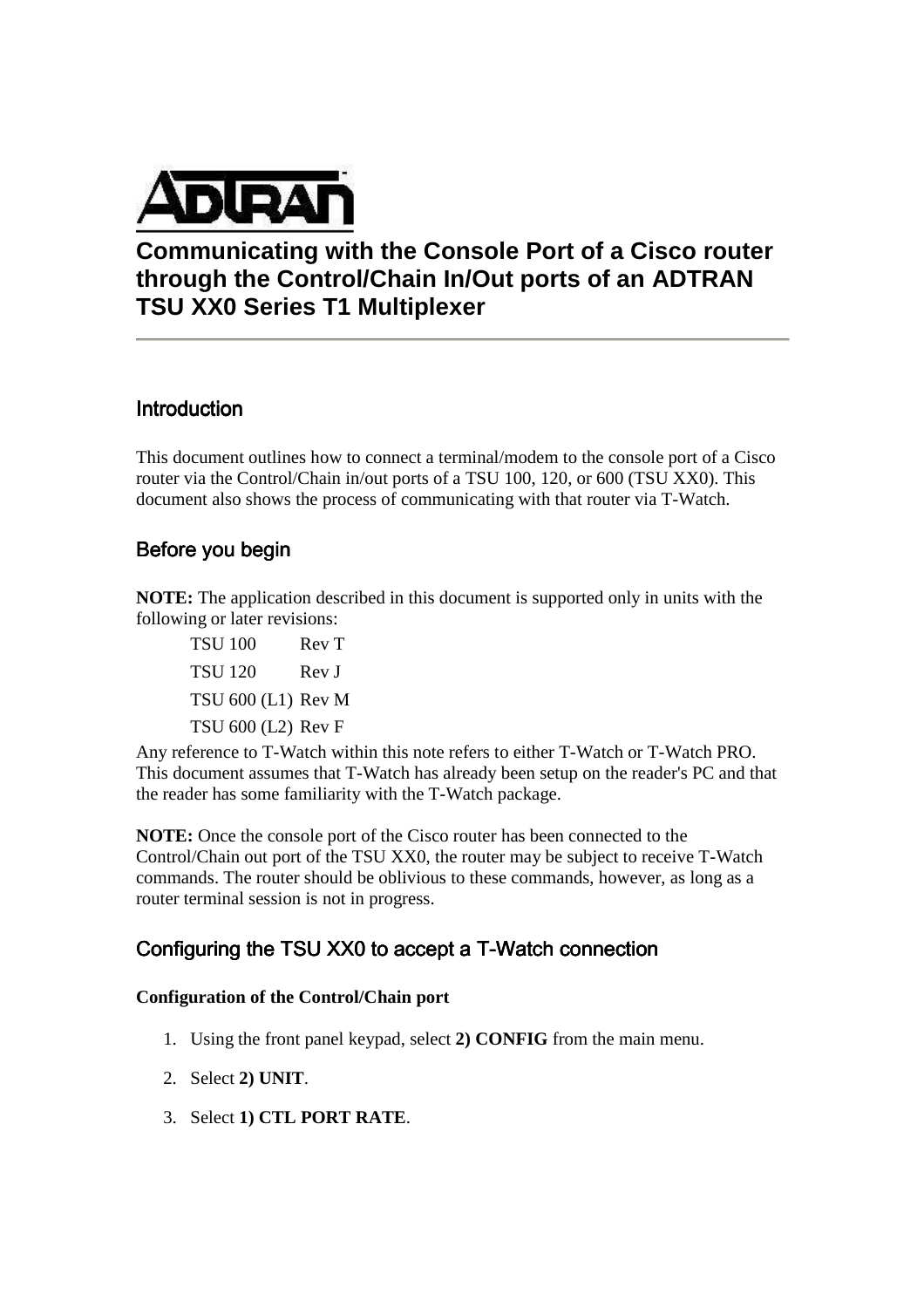4. Use the arrow keys to select the correct port rate that will be used and press the **ENTER** key.

### **Configuration of the unit access parameters**

- 1. Using the front panel keypad, select **3) UTIL** from the main menu.
- 2. Select **3) SET PASSCODE**.
- 3. Enter the desired passcode at the **NEW PASSCODE:** prompt and press the **ENTER** key.
- 4. Enter the desired passcode again at the **VERIFY PASSCODE:** prompt and press the **ENTER** key.
- 5. Select **4) UNIT ID**.
- 6. Enter the desired unique unit identification number at the **4) UNIT ID:** prompt and press the **ENTER** key.

| <b>Ctl/Chain in Name</b> | <b>Description</b>                     |
|--------------------------|----------------------------------------|
| 1                        | GND Ground - Connected to Unit Chassis |
| 2                        | RTS Request to Send                    |
| 3                        | RxD Data Received by the TSU XX0       |
| 5                        | TxD Data Transmitted by the TSU XX0    |
| 8                        | CTS Clear to Send                      |

Figure 1: Pinouts of the Control/Chain in port of a TSU XX0

## Connecting a PC or terminal to the Control/Chain in port of a TSU XX0

| <b>RJ45</b> | $DB-25$        |
|-------------|----------------|
| 1           |                |
| 2           | 4              |
| 3           | $\overline{2}$ |
| 5           | 3              |
| 8           | 5              |

Figure 2: RJ45 female/DB-25 female adapter pinouts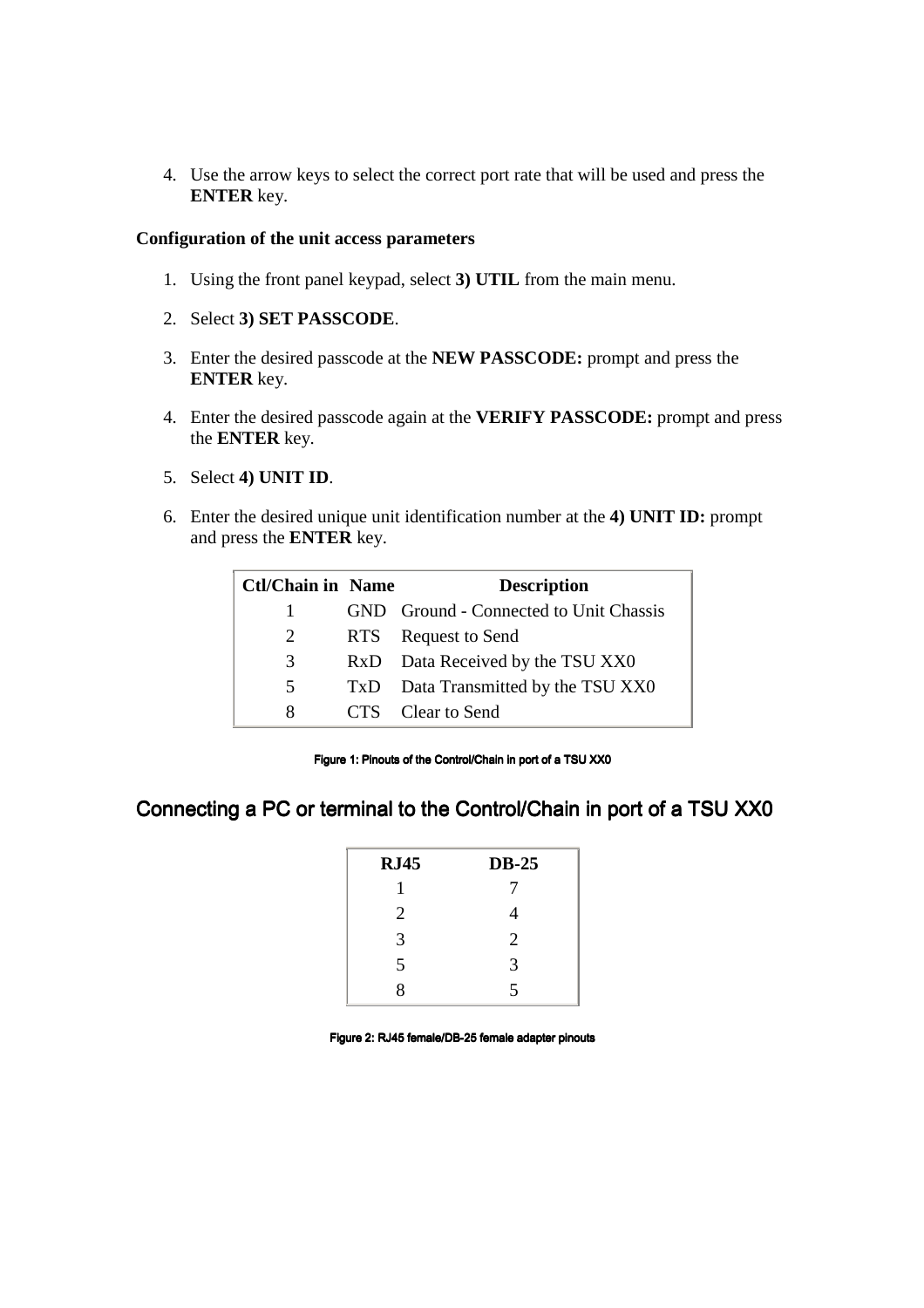- 1. Connect the RJ45 female/DB-25 female adapter that was included with T-Watch to the DB-25 male com port on the terminal or PC. **NOTE:** On computers that have a DB-9 COM port, a DB-9/DB-25 adapter or cable must be used to connect with the furnished RJ45 female/DB-25 female adapter.
- 2. Connect a straight-through RJ45/RJ45 cable between the furnished RJ45 female/DB-25 female adapter to the Control/Chain in port on the TSU XX0.

## Connecting a modem to the Control/Chain in port of a TSU XX0

| <b>RJ45</b> | <b>DB-25</b>   |
|-------------|----------------|
| 1           |                |
| 2           | 5              |
| 3           | 3              |
| 5           | $\overline{2}$ |
| 8           |                |
|             |                |

### Figure 3: RJ45 female/DB-25 male adapter pinouts

- 1. Connect the RJ45 female/DB-25 male adapter that was included with T-Watch to the DB-25 female port on the modem.
- 2. Connect a straight-through RJ45/RJ45 cable between the furnished RJ45 female/DB-25 male adapter to the Control/Chain in port on the TSU XX0.

# Connecting the console port of a Cisco router to the Control/Chain out port of a TSU XX0

**NOTE:** Because of the different Cisco adapters that a customer may have, this document does not describe the connections of every Cisco adapter to a TSU XX0 Control/Chain out port. Instead, this document will give the pinouts of the ADTRAN and Cisco equipment in order to supply the reader with the correct information from which to build a cable/adapter.

**NOTE:** The Cisco router console port pinouts that are included in this document are done so as a guide to help the reader and may not represent the console port pinouts of all Cisco routers. The reader should consult the proper Cisco documentation to confirm the console pinouts, should any doubt or problems arise.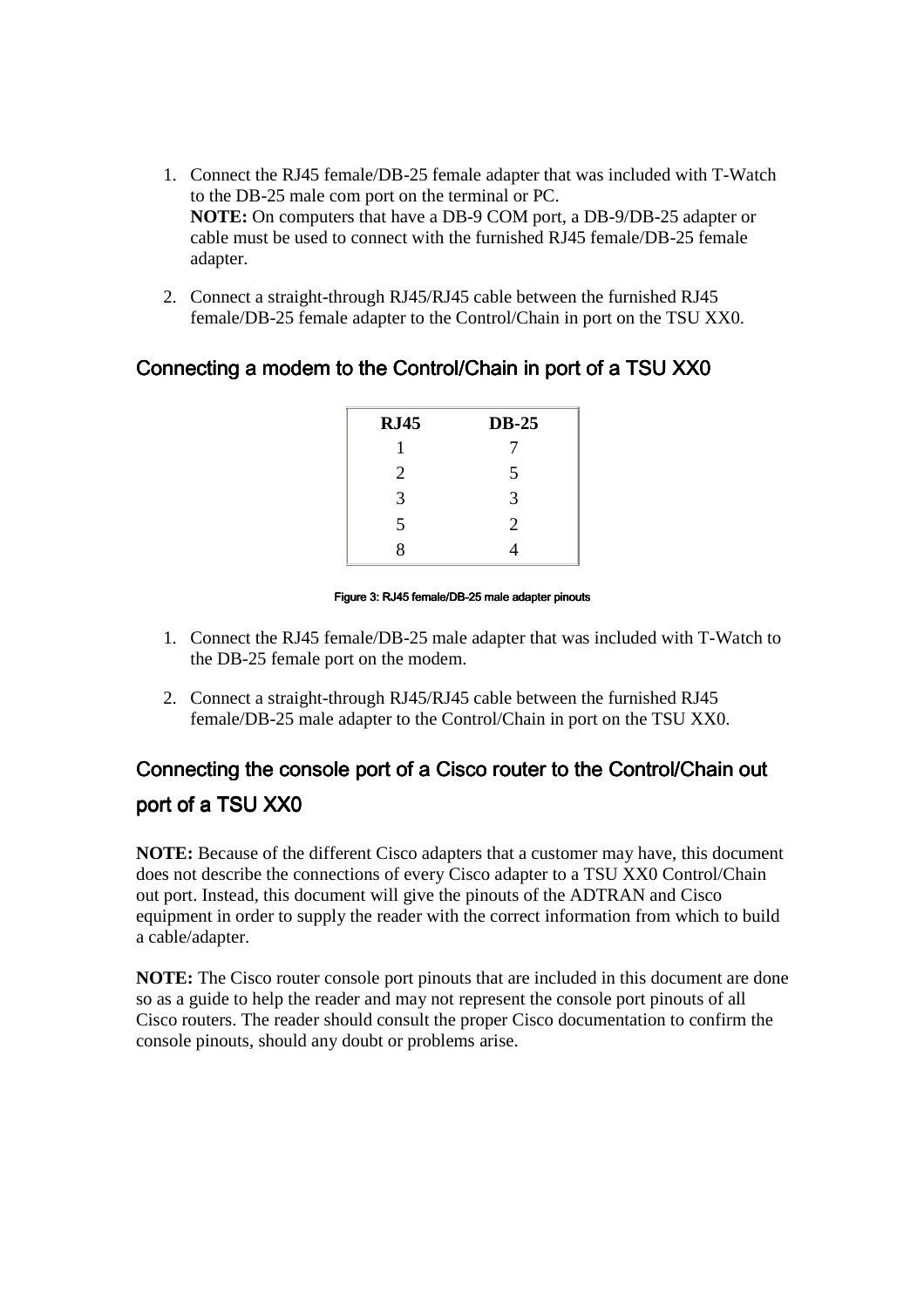| Cisco console port                      | TSU XXO Ctl/Chain out | Desc.of TSU pins |
|-----------------------------------------|-----------------------|------------------|
| $1*$                                    |                       | <b>CTS</b>       |
|                                         |                       | TXD              |
|                                         |                       | <b>GND</b>       |
| 6                                       | 3                     | <b>RXD</b>       |
| $8*$                                    |                       | <b>RTS</b>       |
| *Pin 1 is internally connected to pin 8 |                       |                  |

### Figure 4: Cisco console port pins that correspond to pins on a TSU XX0 Control/Chain out port

- 1. Using the pinouts in Figure 4, construct an adapter or cable that connects the proper pins on two RJ45 modular connectors. To prevent future confusion, mark each of the RJ45 connectors with the proper device name ("Cisco" and "ADTRAN" are used in this document).
- 2. Plug the RJ45 marked "Cisco" into the console port of the Cisco router.
- 3. Plug the RJ45 marked "ADTRAN" into the Control/Chain out port of the TSU XX0.

## Establishing a connection to the Cisco router in T-Watch

1. After wiring a TSU XX0 Control/Chain out port to the Cisco router console port, run T-Watch and connect to this TSU XX0 (see Figure 5). It is necessary to first connect to the TSU XX0 in order to establish a connection with the site at which the TSU XX0 and Cisco router are located.

| <b>UnitAcœss</b>         |                              |                    |                         |                  |
|--------------------------|------------------------------|--------------------|-------------------------|------------------|
| from Hme                 | Int<br><b>TD Name</b>        | <b>Type</b>        | <b>Brieweg</b>          |                  |
| Birminghas               | 4 Unit A                     | T3U 120            | 9.12055511234           | Adi New.         |
| Bicmirgham               | 5 Unit B                     | TSU 600            | 9.12055511234           |                  |
| Birmirchae               | $6$ Init $6$                 | <b>TSH 100</b>     | 9.12055511254           | Classrover       |
| Circimati                | 175 (cam Equipment TSU 100   |                    | 9.1533551254            |                  |
| Columbus                 | $130$ Usit 1                 | THU ODE            | 9.10340011204           | Delete           |
| Huntsvills<br>Huntsville | 130 Ievite J<br>121 Ievite 2 | T3U 100<br>TSU 600 | DIRECT<br><b>DIRECT</b> |                  |
| Dunterilli               | 122 Tevize 1                 | TVU 120            | <b>DIPECT</b>           | <b>Pint list</b> |
|                          |                              |                    |                         |                  |
| ā                        |                              |                    |                         |                  |

#### Figure 5: Select the unit with which to communicate in the Unit Access window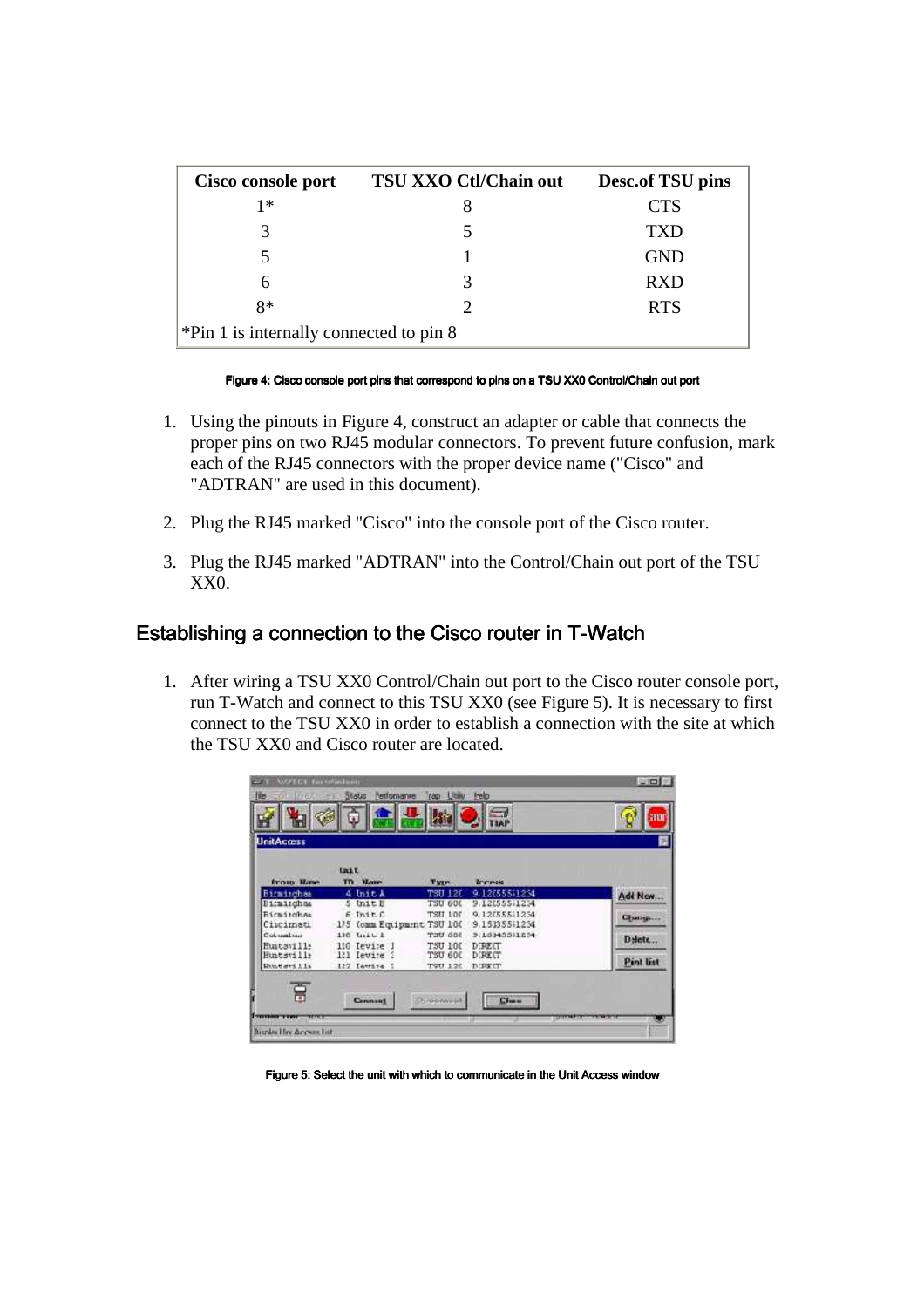2. Once T-Watch has established a connection with the TSU XX0, select the Terminal Mode option in the Utility menu (see Figure 6).



Figure 6: Selecting Terminal Mode in T-Watch

- 3. A blank (terminal) screen now appears with a white cursor in the upper left corner.
- 4. In order to establish a connection with the Cisco router, the **Enter** key must be pressed on the computer keyboard.
- 5. After the **Enter** key is pressed, the Cisco router prompt should appear on the screen of the PC indicating that communication has been established.

# Terminating the router terminal session and returning to Normal T-Watch Mode

- 1. Before switching back to T-Watch normal mode, it is recommended that the terminal session with the router first be terminated.
- 2. After exiting out of the router, the screen of the PC should report that the console port "is now available" and that the user can "Press RETURN to get started" (see Figure 7). At this point it is safe to return to T-Watch normal mode.
- 3. Select the **Normal Mode** option from the **Utility** menu (see Figure 7).
- 4. The user is now reconnected to the same TSU XX0 (as in Establishing a connection… step 1) and can further communicate with the unit or disconnect from the unit in the **Unit Access** window.